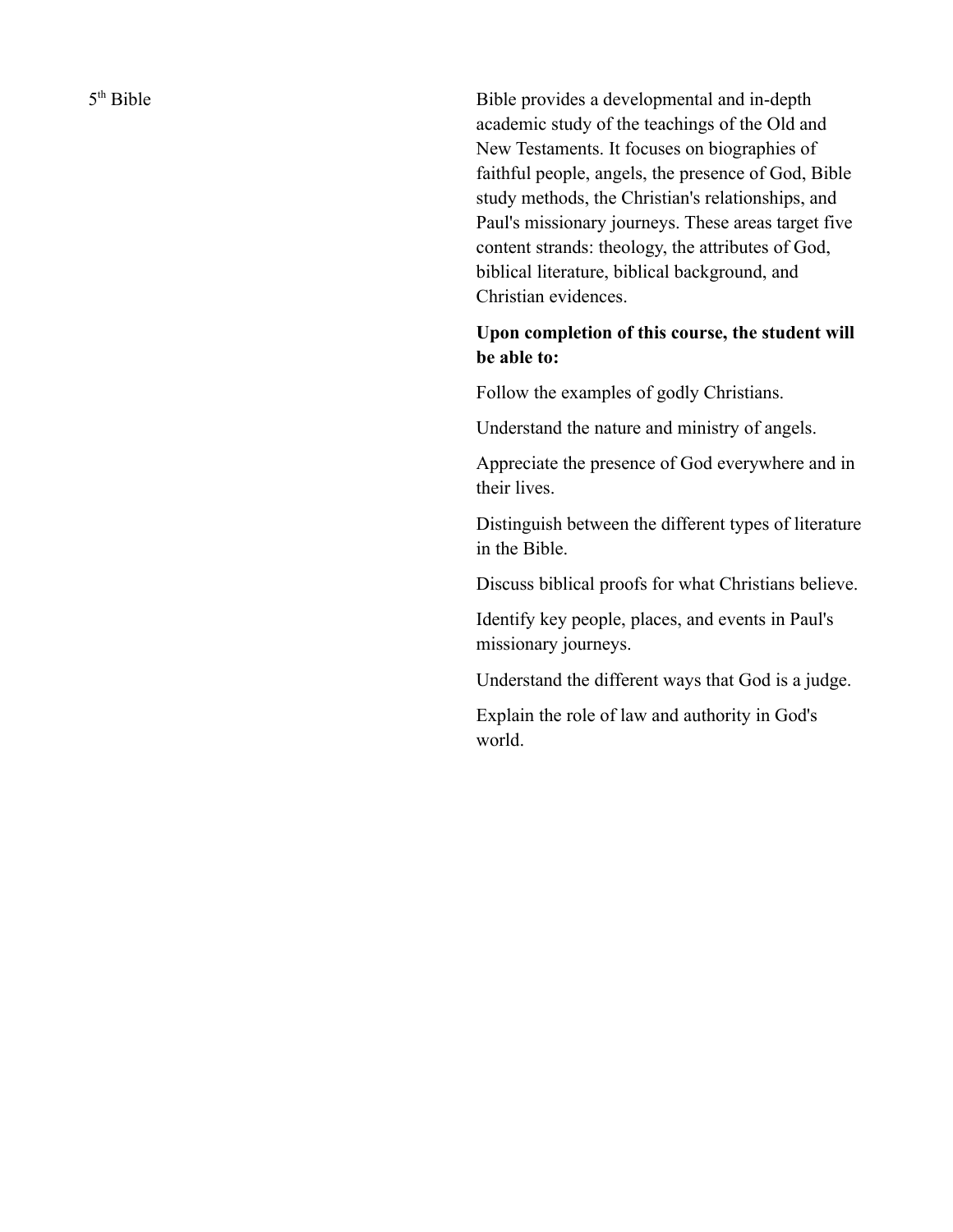Language Arts continues to build on the sequential development and integration of communication skills in four major areas—reading, writing, speaking, and listening. After completion of course assignments within the course, student understanding will be deepened in the following ways:

Understanding main ideas and the author's message through vocabulary Reading stories and poetry to review comprehension skills, mood, and compound words Exploring parts of speech and language including prefixes, suffixes, homonyms, and idioms Applying strategies for effective communication in writing and speech Reading and writing stories efficiently including use of dialogue Identifying characteristics of different types of poetry Exploring reading passages and applying knowledge of story parts and language Using language effectively to describe and compare Planning, drafting, and editing a research-based report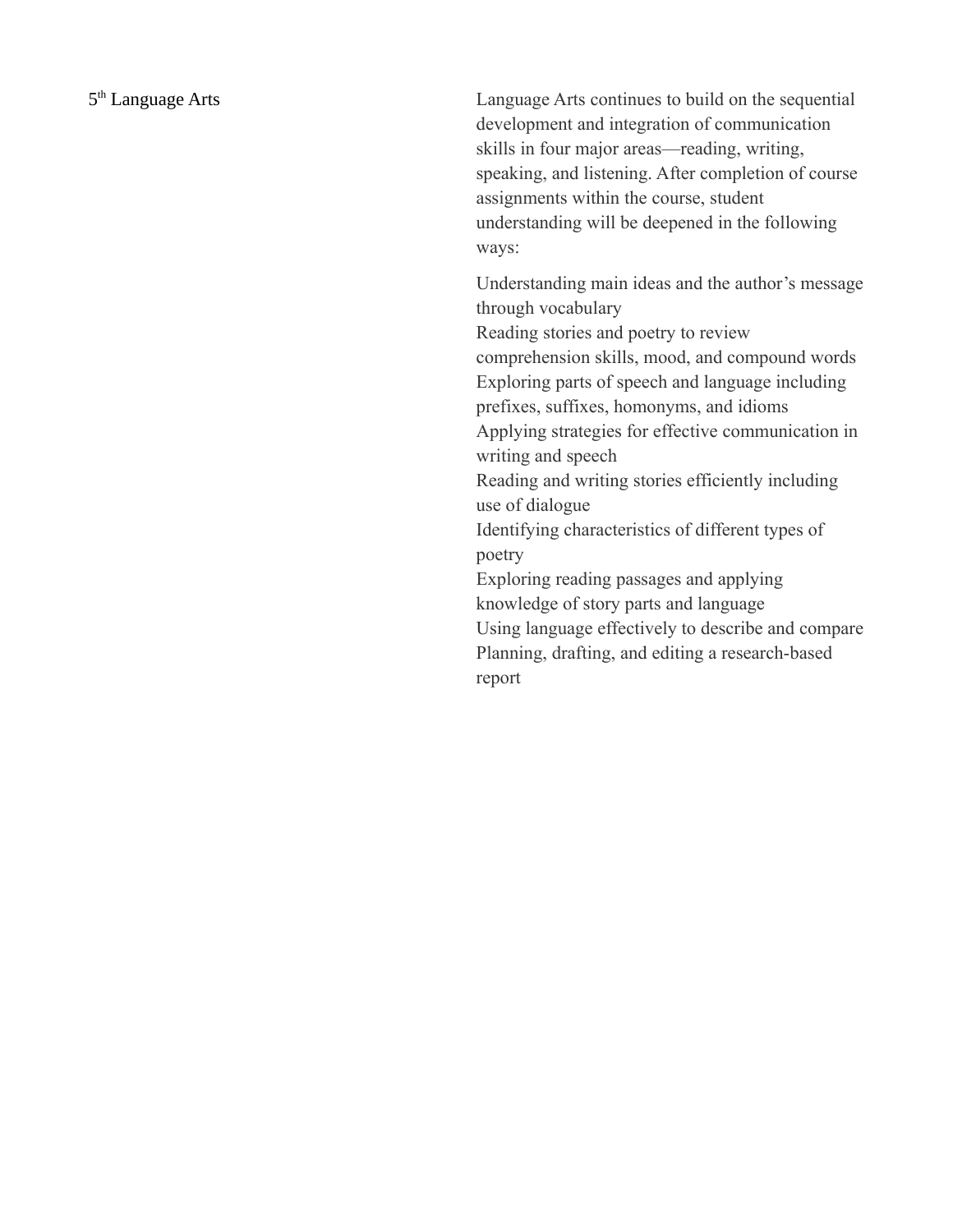5<sup>th</sup> Math

Math is a full-year elementary math course focusing on number skills, mathematical literacy, and geometric concepts. Students will gain solid experience with number theory and operations, including whole numbers, decimals, and fractions. In addition, students will develop their understanding of measurement and two- and threedimensional figures. This course also integrates mathematical practices throughout the units, as well as introducing students to algebraic, statistical, and probability concepts.

In this course, students will be taught the following:

**Place Value, Addition, and Subtraction**

**Multiplying Whole Numbers and Decimals**

**Dividing Whole Numbers and Decimals**

**Algebra and Graphing**

**Measurement**

**Factors and Fractions**

**Fraction Operations**

**Data Analysis and Probability**

**Geometry**

**Perimeter, Area, and Volume**

**Financial Literacy**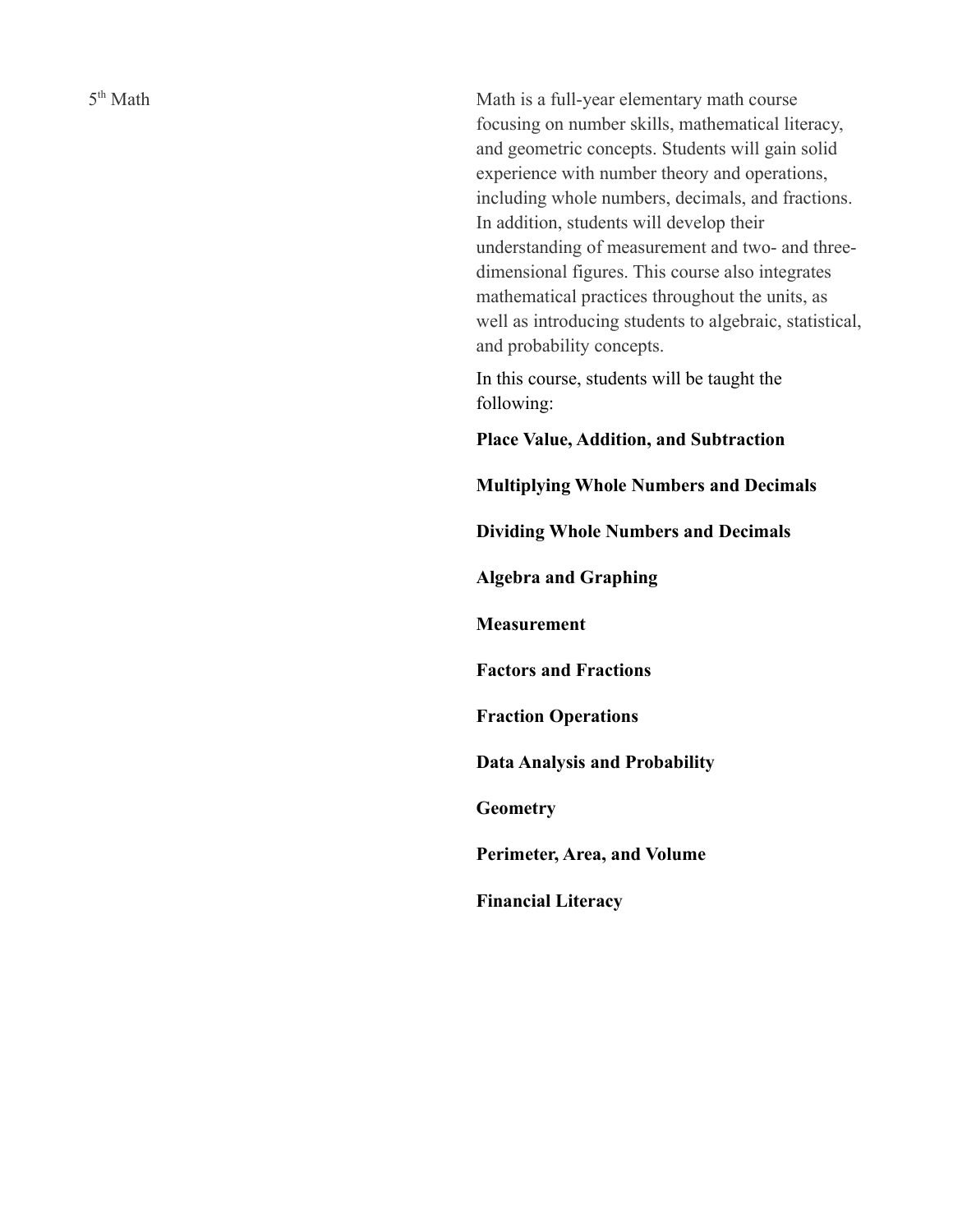5<sup>th</sup> Science

Science is a basic elementary course intended to expose students to the designs and patterns in God's physical universe. This course expands on the Science 300 and Science 400 courses, providing a broad survey of the major areas of science. Some of the areas covered in Science 500 include the study of cells, plants and animals, ecology, energy, geology, properties of matter, and the natural cycles of life.

The course seeks to develop the student's ability to understand and participate in scientific inquiry. The units contain experiments and projects to capitalize on the students' natural curiosity. The student will explore, observe, and manipulate everyday objects and materials in their environment. Students at this level should begin to understand interrelationships between organisms, recognize patterns in ecosystems, and become aware of the cellular dimensions of living systems. Collectively, this should help students develop and build on their subject-matter knowledge base.

## **Upon completion of the course, students should be able to do the following:**

Use their main senses for observation of the world around them. Demonstrate an understanding of cells and their structure, both plant and animal. Differentiate between plants, animals, fungi, protozoa, and algae. Explain interactions between different life forms. Discuss different energy transformations. Describe geology and how it relates to the Flood. Demonstrate an understanding of fossil types and the formation of fossils. Understand natural cycles.